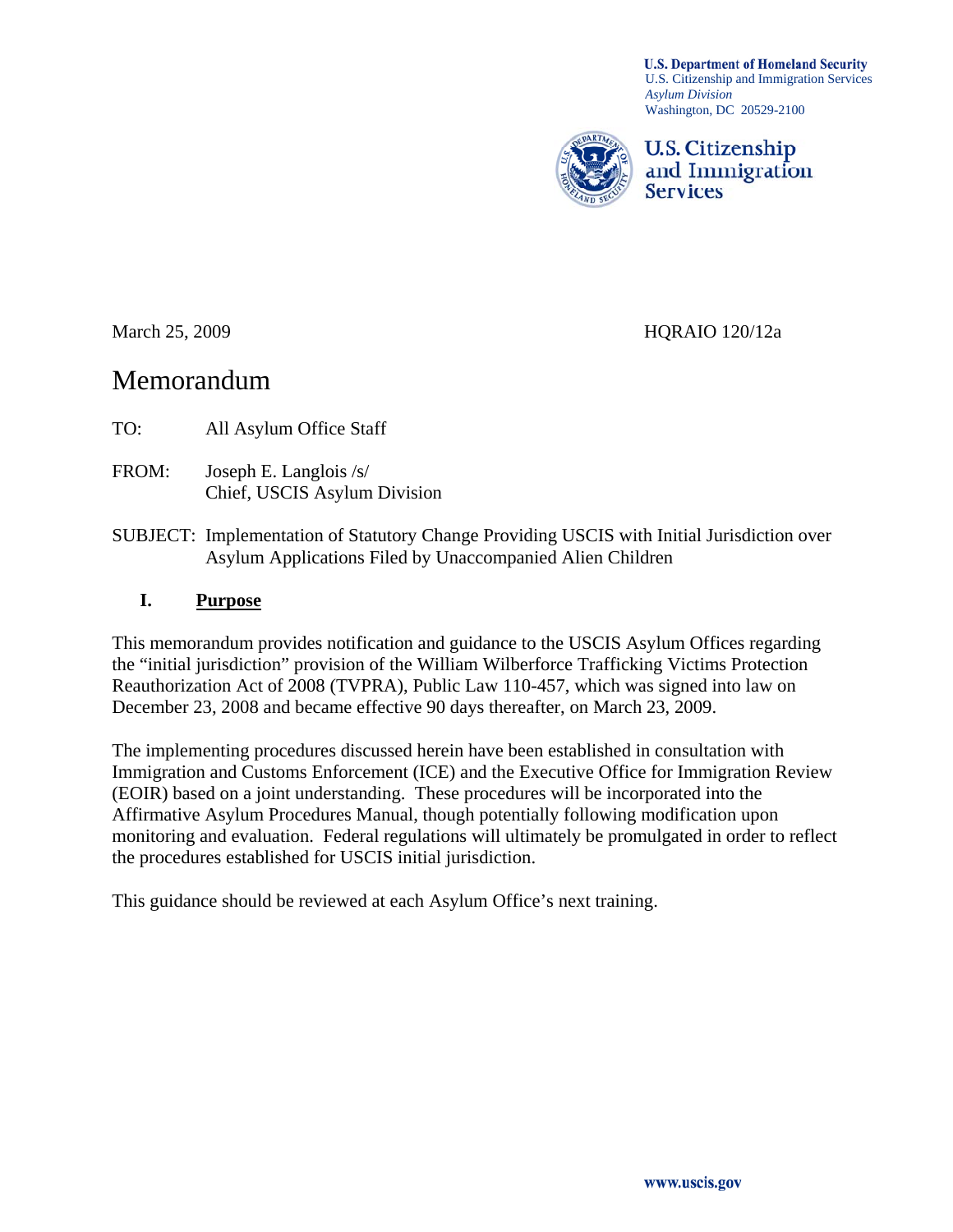# **II. Background**

The TVPRA makes a number of changes that affect unaccompanied alien children  $(UACs)^{1}$  $(UACs)^{1}$  $(UACs)^{1}$  who file for asylum. Among the statutory changes, section  $235(d)(7)(B)$  of the TVPRA provides asylum officers with "initial jurisdiction over any asylum application filed by" a UAC. This means that UACs will have an opportunity to file for asylum with USCIS, even if the UAC has been issued a Notice to Appear (NTA). This initial jurisdiction provision is effective on March 23, 2009. It applies to all UACs who file for asylum on or after March 23, 2009, as well as to the asylum claims filed by UACs with pending proceedings in Immigration Court or cases on appeal to the Board of Immigration Appeals (BIA) or on petition for review in federal court (see attached USCIS News Release and USCIS Fact Sheet for more information).

UACs who are apprehended by Customs and Border Protection, ICE, or another federal entity must be placed into the custody of the Office of Refugee Resettlement (ORR) within the U.S. Department of Health and Human Services within 48 or 72 hours. *See* TVPRA §§ 235(a)(4); 235(b)(3). Those UACs are generally issued an NTA before an Immigration Judge of EOIR, within the U.S. Department of Justice (DOJ), for removal proceedings under section 240 of the Immigration and Nationality Act. During removal proceedings, a UAC may request asylum. Until the TVPRA's initial jurisdiction provision went into effect, such UACs defensively filed their Form I-589 applications for asylum with the Immigration Court in removal proceedings. With the initial jurisdiction provision of the TVPRA taking effect, UACs in removal proceedings will now file their Form I-589 application with USCIS. ICE will provide those UACs in Immigration Court intending to file for asylum with "Instructions for an unaccompanied alien child in immigration court to submit a Form I-589 asylum application to USCIS" ("UAC Instruction Sheet") (attached). The anticipated process is that ICE will request a continuance to provide time for the UAC to file the Form I-589 with USCIS and have the asylum case adjudicated. There may be cases, however, that are administratively closed or terminated without prejudice.

The Asylum Offices may encounter filings from UACs in a number of different procedural postures.

- 1. A UAC who has never been in removal proceedings may affirmatively file for asylum under pre-existing procedures.
- 2. A UAC may be placed in removal proceedings in Immigration Court on or after March 23, 2009, and seek to file for asylum.

**(C)** with respect to whom—

<span id="page-1-0"></span> $\overline{a}$ <sup>1</sup> As defined at 6 U.S.C. § 279(g)(2), an unaccompanied alien child means: a child who—

**<sup>(</sup>A)** has no lawful immigration status in the United States;

**<sup>(</sup>B)** has not attained 18 years of age; and

**<sup>(</sup>i)** there is no parent or legal guardian in the United States; or

**<sup>(</sup>ii)** no parent or legal guardian in the United States is available to provide care and physical custody.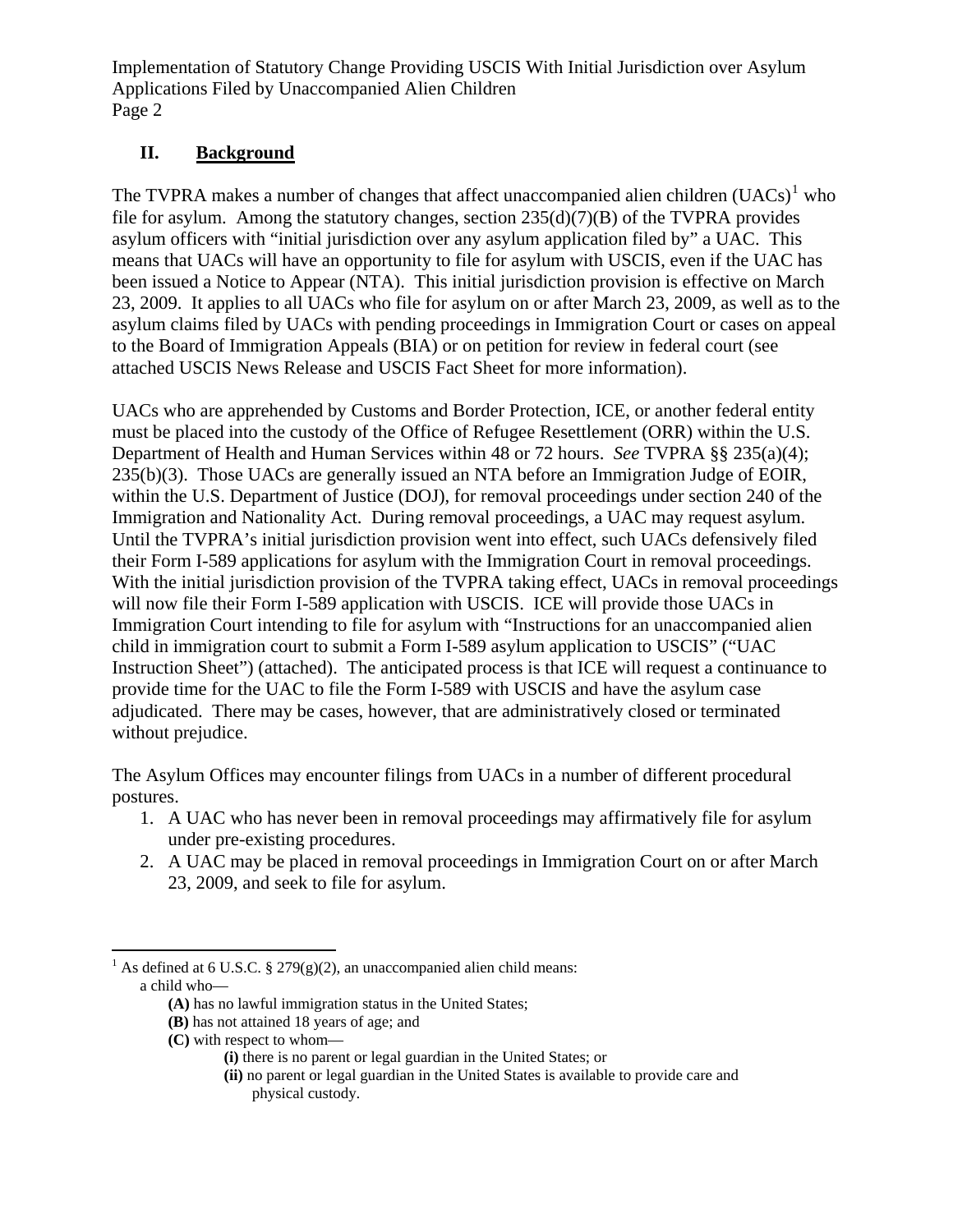- 3. A UAC whose case was referred to Immigration Court after having been affirmatively adjudicated by USCIS may not re-file with USCIS, as USCIS already had initial jurisdiction of the case.
- 4. A UAC in pending removal proceedings, with a case on appeal to the BIA, or with a petition for review in federal court as of December 23, 2008, who has never submitted a Form I-589, may file for asylum with USCIS.
- 5. For an individual in pending removal proceedings, with a case on appeal to the BIA, or with a petition for review in federal court as of December 23, 2008, who has previously submitted a Form I-589 while a UAC, USCIS may have initial jurisdiction.

For scenario #2, concerning a UAC placed in removal proceedings on or after March 23, 2009, ICE will provide UACs intending to file for asylum with the UAC Instruction Sheet. The interpretation of and procedures concerning scenarios #4 and #5 are still under development. The litigating authority before EOIR or the federal courts may provide UACs in scenarios #4 and #5 with the UAC Instruction Sheet if it is determined that USCIS should have initial jurisdiction. Where there is a pre-existing Form I-589, the existing Form I-589 should be transferred to USCIS. Such cases would then be processed according to standards for processing new filings by UACs in removal proceedings, discussed below.

# **III. Field Guidance**

This guidance focuses on the Asylum Offices' handling of I-589s by UACs in removal proceedings who are filing pursuant to the TVPRA.

## **A. Location of UAC filings with USCIS**

The UAC Instruction Sheet communicates a new requirement for UACs to file the Form I-589 with the Nebraska Service Center (NSC). The outer envelope of the filing should be addressed with the heading "UAC I-589." In extenuating circumstances where expeditious processing is required, the Director of the local Asylum Office may consent to the UAC filing the Form I-589 application directly with the Asylum Office. Pre-existing guidance in the Affirmative Asylum Procedures Manual should inform the Director's decision as to whether to accept the direct filing, rather than have the applicant file with the NSC. Additionally, with regard to whether to accept the direct filing, the Director may consider whether the UAC continues to be in ORR custody as a factor meriting expeditious processing.

## **B. Documentation in RAPS to indicate the applicant is a UAC**

At the time of receipt of a UAC's Form I-589 application, the NSC will verify whether the UAC is in removal proceedings. In such cases, the NSC will enter the special group code "KRD" (formerly Guam Kurd – presently defensive unaccompanied child) into the Refugees, Asylum and Parole System (RAPS). While this special group code was formerly utilized to refer to Guam Kurds, as it is no longer in use for new filings, it is now being converted to refer to UACs in removal proceedings. This special group code serves the purpose of taking the case off of the automatic scheduler, so that the Asylum Office can determine whether special arrangements for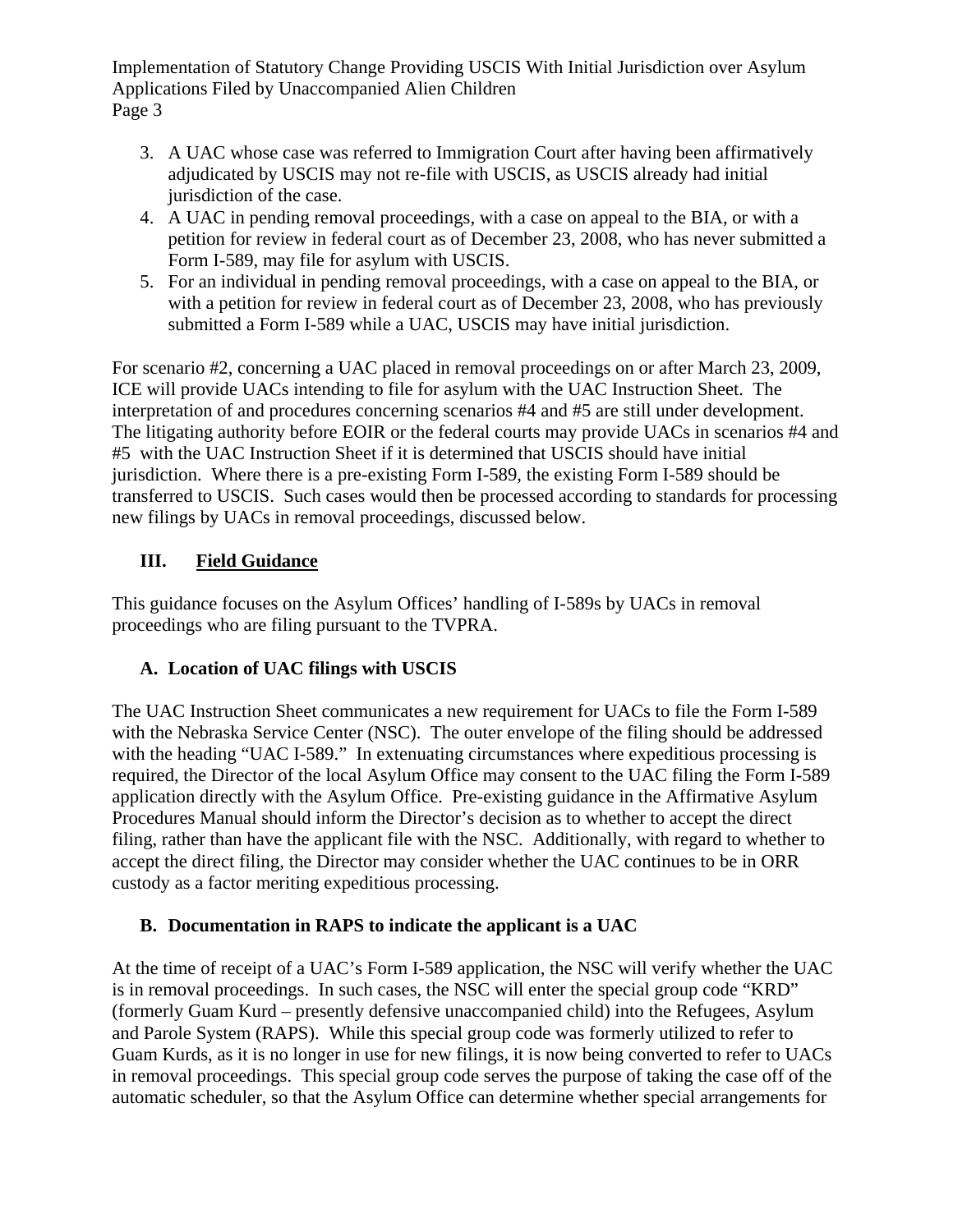the interview location need to be arranged. Additionally, the Asylum Office will have access to a weekly report of all minor principal applicants, which will differentiate those UACs who are in removal proceedings (i.e., in the special group KRD) from other minor principal applicants.

# **C. Determination as to whether the applicant is a UAC**

USCIS typically does not have jurisdiction to accept the filing of a Form I-589 filed by an applicant in removal proceedings. Because section 235(d)(7)(B) of the TVPRA places initial jurisdiction of asylum applications filed by UACs with USCIS, even for those UACs in removal proceedings, USCIS will need to determine whether an applicant in removal proceedings is a UAC at the time of filing such that USCIS has initial jurisdiction. The NSC, as the entity where most UACs will file, will make an initial determination as to jurisdiction. It will accept the filing of an applicant in removal proceedings where the filing includes the UAC Instruction Sheet indicating that the applicant is a UAC. The NSC will also accept the filing of an individual under 18 years of age and in removal proceedings, even if there is no UAC Instruction Sheet included in the filing.<sup>[2](#page-3-0)</sup> Cases of UACs in removal proceedings will be entered into RAPS with the special group code KRD. For individuals in removal proceedings who are over 18 years of age and who do not submit a UAC Instruction Sheet, the Service Centers will follow existing procedures.

The Asylum Offices play an important role in determining whether the applicant is a UAC such that USCIS properly has jurisdiction. Where the Asylum Office receives a direct filing from an applicant in removal proceedings, it must make the determination that the applicant is a UAC. Even where the NSC accepts the filing, the Asylum Office at the time of interview should evaluate whether the applicant was a UAC at the time of filing.

Inclusion of the UAC Instruction Sheet in the filing should serve as evidence that the applicant is a UAC. Nonetheless, at the time of direct filing or of interview, the Asylum Office may need to review other factors to determine whether the applicant is a UAC. For instance, while the applicant may have been a UAC at the time of receiving the UAC Instruction Sheet from ICE, the applicant must be a UAC at the time of filing the Form I-589 in order for USCIS to have initial jurisdiction.

#### 1. *Age*

The Asylum Office should confirm that the applicant was under 18 years of age at the time of filing the Form I-589. Where the file includes a Form I-213, the apprehending agent's notation of the date of birth, this serves to indicate the age that the applicant claimed to be at the time of apprehension. Where there is evidence that the applicant was in ORR custody, this also indicates that the applicant was under 18, at least at the time of apprehension. Some applicants may include the ORR Interim Placement Authorization document with their filing. Unless there is clear, contradictory evidence in the file, jurisdiction should not be refused on the basis of age.

<span id="page-3-0"></span><sup>&</sup>lt;sup>2</sup> For purposes of accepting a filing under these procedures, the NSC will use the date of birth listed on the Form I-589.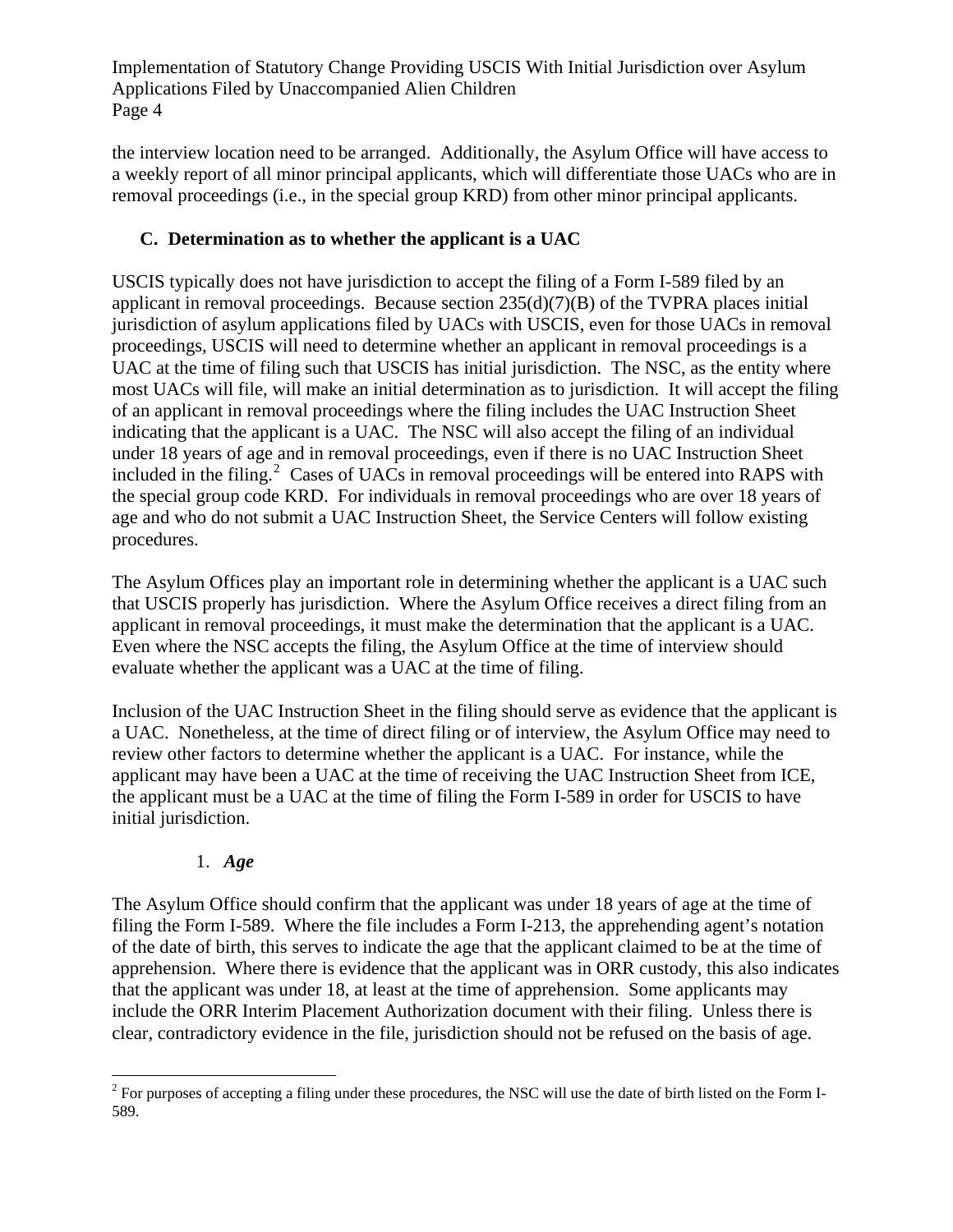#### 2. *Unaccompanied Status*

The Asylum Office should also confirm that the applicant was unaccompanied at the time of filing the Form I-589. Where, at the time of filing, the applicant has no parent or legal guardian in the U.S. who is available to provide care and physical custody, the applicant is unaccompanied. *See* 6. U.S.C. § 279. *See also* Joseph E. Langlois, Asylum Division Chief, USCIS. *Updated Procedures for Minor Principal Applicant Claims, Including Changes to RAPS*, Memorandum for Asylum Office Directors, etc. (Washington, DC: 14 August 2007), at 5. Legal guardianship refers to a formal (legal/judicial) arrangement. A child is unaccompanied even if he or she is in the informal care and physical custody of other adults, including family members. For instance, if a UAC is released from ORR custody to a sponsor who is not a parent or legal guardian, the child continues to be unaccompanied.

#### **D. Transfer of file**

An A-file will already exist for UAC applicants for asylum with USCIS who are concurrently in removal proceedings. The NSC will create a T-file and transfer the file to the Asylum Office. Additionally, RAPS will automatically initiate the A-file transfer request from the ICE Office of Chief Counsel to the Asylum Office. ICE may contact the Asylum Office to confirm that the file is being transferred due to the applicant being a UAC.

#### **E. Scheduling of UAC interviews**

The Asylum Office will manually schedule special group KRD applicants for interview, based on the weekly minor principal applicant report. While manually scheduling interviews for those UACs in ORR custody, the Asylum Office should suppress the mailing of the interview notice and instead send a manually generated notice to inform the UAC of the appropriate interview location. This will permit the Asylum Office to determine the optimal interview location for UACs in ORR custody, as further discussed below. The Asylum Office should not schedule an applicant for interview until the A-file has been received.

Arranging for interviews of UACs in removal proceedings may take time, either due to arranging for an interview in a circuit ride location or in an alternate location. Interview scheduling should be done as expeditiously as possible for UACs, particularly for those who are in ORR custody at the time of filing. Additionally, for UACs in removal proceedings, the Asylum Office should attempt to schedule the asylum interview to occur prior to the next scheduled hearing date in Immigration Court.

#### **F. Interview locations**

Most UACs can be scheduled for interview at an Asylum Office or a pre-existing circuit ride location. Special arrangements may need to be made for certain UACs in ORR custody. While ORR is responsible for transportation of UACs in their custody to the asylum interview, it may be necessary for the Asylum Office to arrange for a new circuit ride location to interview those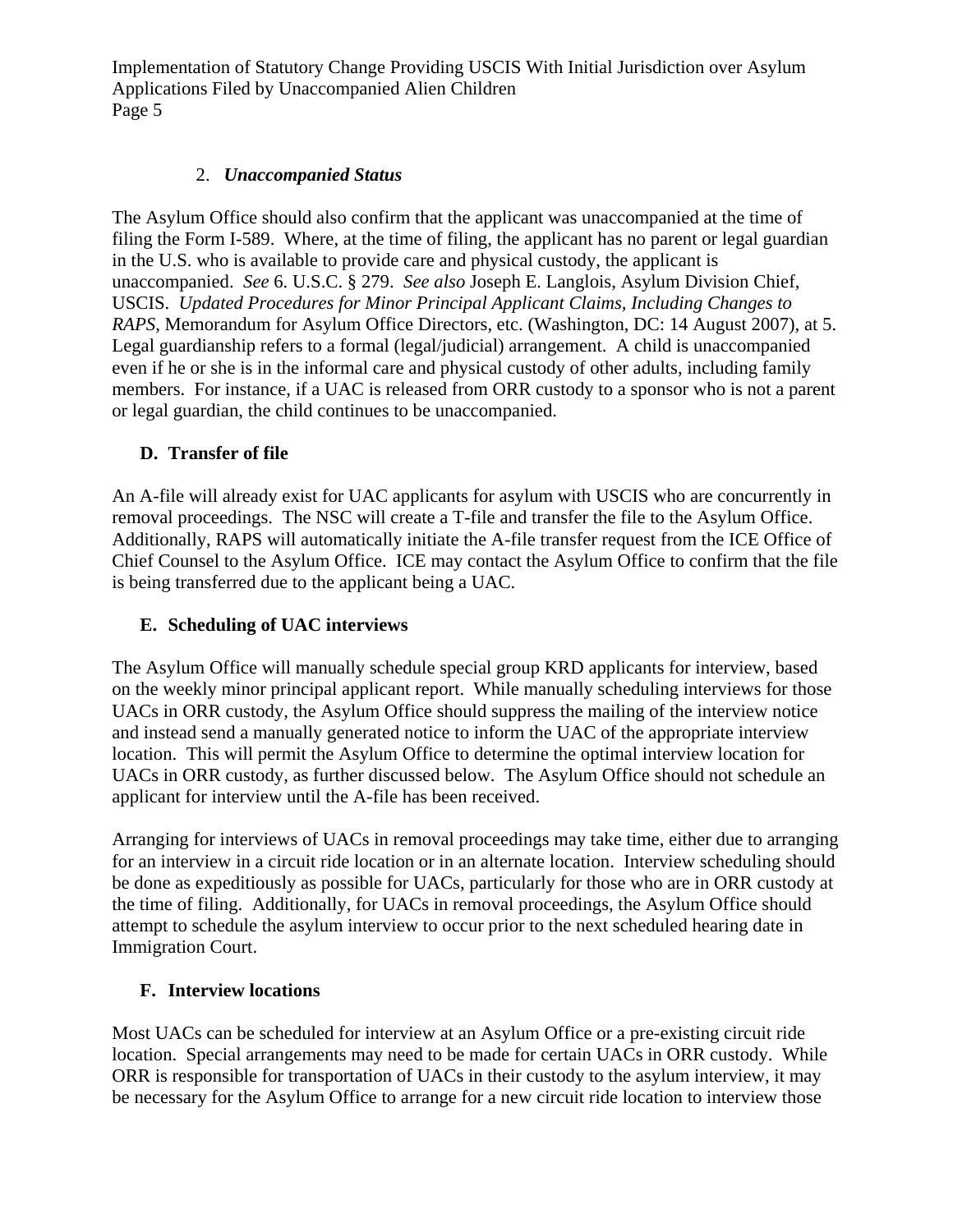UACs in ORR facilities not located within an hour of a current interview location (see attached map). Those ORR facilities for which special arrangements for a new USCIS interview location may need to be made include: Harlingen, TX; Corpus Christi, TX; San Antonio, TX; and Vincennes, IN. Additionally, while the general preference is for the interview to occur in a USCIS office, we recommend that those UACs in an ORR secure facility be interviewed at the secure facility, in order for proper security arrangements to be in place. Contact information for ORR's Division of Unaccompanied Children's Services and its facilities will be posted on the Asylum Virtual Library.

## **G. Interpreters**

The Asylum Division is able to provide telephonic interpreters for those UACs in ORR custody who cannot fulfill the general requirement under 8 C.F.R. § 208.9(g) to provide an interpreter for the asylum interview. The Asylum Office should follow standard procedures for arranging for telephonic interpretation. If any issues or questions arise, contact the Headquarters Asylum point of contact for the interpreter contract.

## **H. Handling of case upon entry of final decision**

Where the Asylum Office decides to grant asylum to a UAC in removal proceedings, standard grant procedures are followed. The Asylum Office will serve the grant on the applicant and place a copy of the grant letter in the file, per standard procedures. Additionally, the Asylum Office UAC point of contact (see below) should contact the local ICE Office of Chief Counsel in order to alert them to the nature of the decision, so that ICE can move the Immigration Court to terminate proceedings.

Where the Asylum Office decides that a UAC in removal proceedings is not eligible for a grant of asylum, case processing will depend on the individual's procedural posture before EOIR. The Asylum Office should coordinate with ICE for the transfer of the A-file to ICE.

- 1. If the UAC's removal proceedings are still pending, due to the hearing date having been continued for good cause pending USCIS adjudication of the asylum claim, the Asylum Office will be unable to issue an NTA, as an active NTA already exists. The Asylum Office should proceed in issuing a referral notice, but not issue an NTA.
- 2. If the UAC's removal proceedings are still pending, due to the case having been administratively closed pending USCIS adjudication of the asylum claim, the Asylum Office should proceed in issuing a referral notice, but not issue an NTA.
- 3. If the UAC's removal proceedings were terminated without prejudice pending adjudication by USCIS of the asylum claim, standard referral procedures should be followed by the Asylum Office, including issuance of the NTA.

Until further notice, the Asylum Office will not serve a court packet on the Immigration Court for those UACs whom the Asylum Office refers for whom there is an active NTA (i.e., scenarios #1 and 2 above). Nonetheless, the Asylum Office should prepare the court packet and the A-file as usual. After the file has been transferred to Immigration Court, ICE will serve court packet on